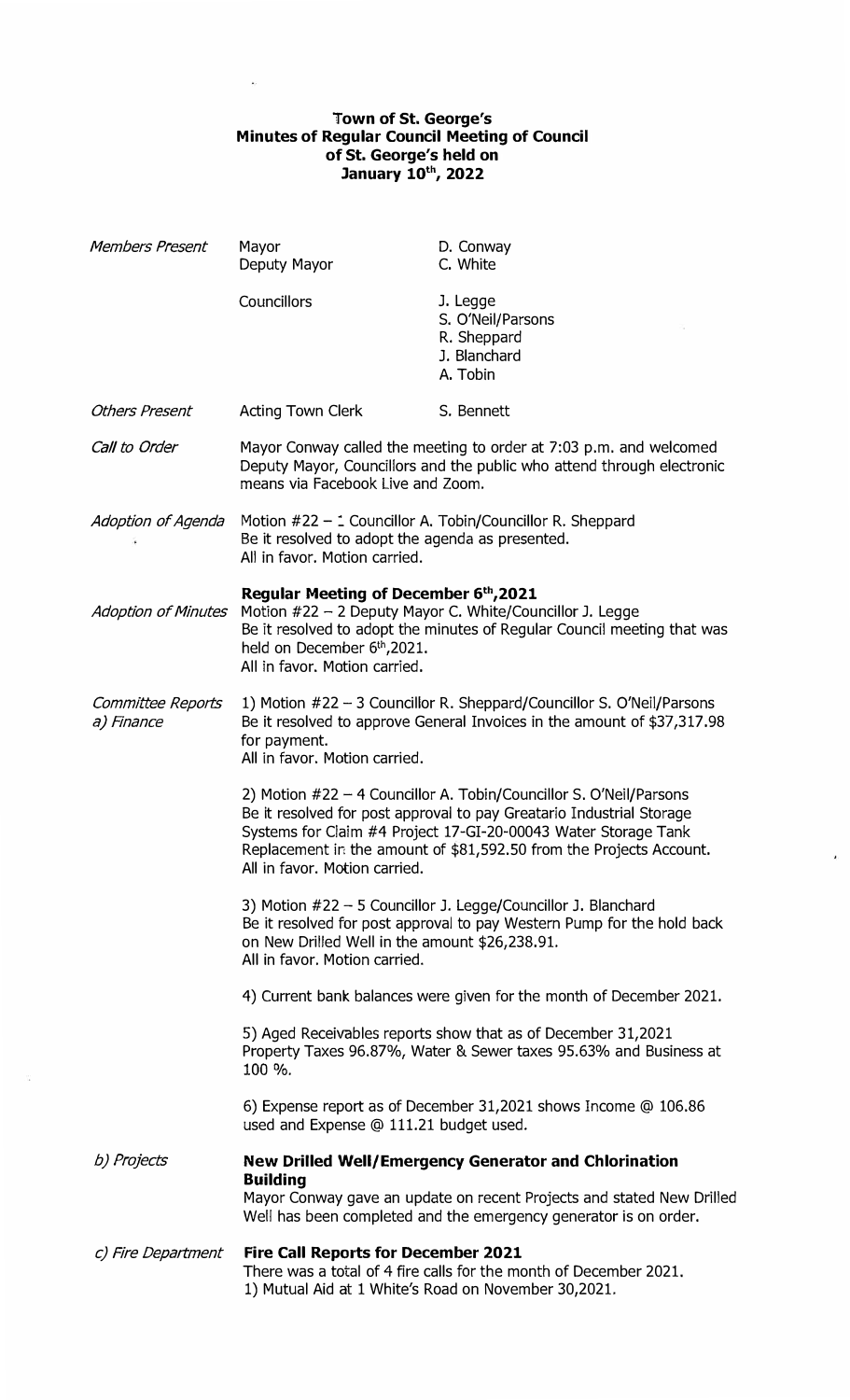| 2) Structure Fire at 11 Fillatre's Lane on December 14,2021. |  |  |
|--------------------------------------------------------------|--|--|
|--------------------------------------------------------------|--|--|

- 3) Mutual Aid at 107 Main St. Mobile Home, on December 22,2021.
- 4) Mutual Aid at St. George's on December 28,2021.

| d) Stadium &<br><b>Recreation Report</b>                                   | <b>Siki Bennett Memorial Stadium</b><br>As of December 31, 2021 the Siki Bennett Memorial Stadium has a deficit<br>of \$19,898.45.                                                                                                                                                                                                                                                                                                                                                                   |
|----------------------------------------------------------------------------|------------------------------------------------------------------------------------------------------------------------------------------------------------------------------------------------------------------------------------------------------------------------------------------------------------------------------------------------------------------------------------------------------------------------------------------------------------------------------------------------------|
| e) Roads                                                                   | Councillor Blanchard gave an update on the roads, he stated that he<br>received 3 calls from residents with concerns.<br>1) One call was from a resident on Bayview Ave with complaints<br>regarding rocks and sand on his property from snow clearing, it was also<br>suggested that Bayview Ave will need of an upgrade which will be looked<br>into in the Spring.                                                                                                                                |
|                                                                            | 2) Another complaint from residents on Farm Road and Chestnut Ave<br>regarding water pooling. Town will have public works install a stop sign<br>on Farm Road so as to separate it from Chestnut Rd.                                                                                                                                                                                                                                                                                                 |
|                                                                            | Councillor Blanchard also stated that he does not have the authority to<br>direct the Public Works but if residents do have concerns they should<br>contact the town office.                                                                                                                                                                                                                                                                                                                         |
| Appointment of<br>Acting Town Clerk<br>for meeting held<br>January 10,2022 | Motion #22 - 6 Councillor A. Tobin/Councillor J. Legge<br>Be it resolved that the Town of St. George's appoint Sherry Bennett as<br>Acting Town C erk for the Regular Town Meeting held on January10,2022.<br>All in favor. Motion carried.                                                                                                                                                                                                                                                          |
| Permits                                                                    | <b>Demolition Permits</b><br>Motion #22 - 7 Deputy Mayor C. White/Councillor R. Sheppard<br>Be it resolved that Demolition Permit #1311 be accepted as presented.<br>All in favor. Motion carried.                                                                                                                                                                                                                                                                                                   |
| Unfinished Business NA                                                     |                                                                                                                                                                                                                                                                                                                                                                                                                                                                                                      |
| <b>New Business</b>                                                        | a) Monthly Public Meetings and Statutory Holiday Schedules<br>The schedule has been published for Regular Council Meeting Dates for<br>2022. If a holiday should fall on a Monday, the meeting will be held on<br>the following Tuesday.                                                                                                                                                                                                                                                             |
|                                                                            |                                                                                                                                                                                                                                                                                                                                                                                                                                                                                                      |
|                                                                            | 7:36 p.m. Mayor Conway and Deputy Mayor White left room.                                                                                                                                                                                                                                                                                                                                                                                                                                             |
|                                                                            | b) Conflict of Interest against Mayor Danny Conway In the<br>matter of paving program on Chestnut Cresent, St. George's<br>A conflict of Interest was filed against Mayor Danny Conway of the Town<br>of St. George's for participating and voting on public meetings November<br>16 & 24th, 2021. Councillor J. Blanchard proceeded to take over the<br>meeting and asked Councillors to make a decision on whether it was a<br>Conflict of Interest.                                               |
|                                                                            | Special Meeting held November 16th, 2021<br>Motion #21 - 230 Deputy Mayor T. Messervey/Councillor C. White<br>Since this Motion's wording did not include or single out any street names<br>it was decision was made by Council.<br>Special Meeting held November 24th, 2021<br>Motion #21 - 235 Deputy Mayor T. Messervery/Councillor R. Blanchard<br>Since these Motion's wording did not include or single out any street<br>names and no monetary value a decision by Councillor are as follows. |

 $\widetilde{\mathcal{L}}$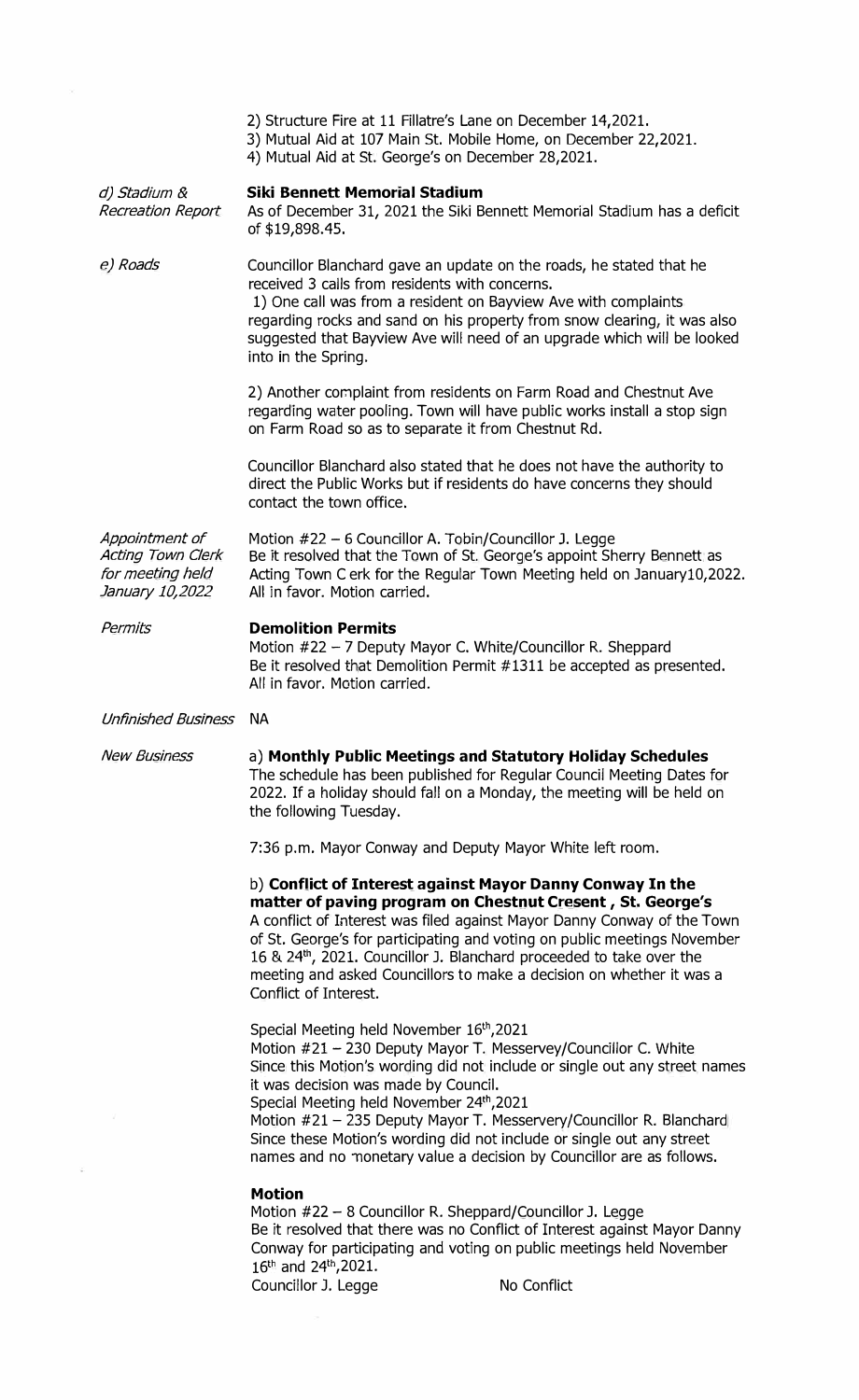Councillor R. Sheppard Councillor S. O'Nei1/Parsons Councillor J. Blanchard All in favor. Motior carried.

No Conflict No Conflict No Conflict

## **Conflict of Interest against Councillor Conrad White and former Councillor Rhonda Cramm-Blanchard by participating and voting at a public meeting of paving program on Chestnut Cresent, St.**  George's November 16<sup>th</sup> and November 24<sup>th</sup>, 2021

Special Meeting held November 16th, 2021

Motion #21 - 230 Deputy Mayor T. Messervey/Councillor C. White Since this Motion's wording did not include or single out any street names it was decision was made by Council.

Special Meeting held November 24<sup>th</sup>,2021

Motion #21 - 235 Deputy Mayor T. Messervery/Councillor R. Blanchard Since these Motior's wording did not include or single out any street names and no monetary value a decision by Councillor are as follows.

#### **Motion**

Motion #22 - 9 Councillor J. Legge/Councillor R. Sheppard Be it resolved that there was no Conflict of Interest against Councillor Conrad White and former Councillor Rhonda Cramm-Blanchard for participating and voting on public meetings held November 16th. 24th,2021.

Councillor J. Legge Councillor R. Sheppard Councillor S. O'Nei / Parsons Councillor J. Blanchard All in favor. Motion carried.

No Conflict No Conflict No Conflict No Conflict

Mayor Danny Conway and Deputy Mayor Conrad White re-entered the room @ 7:36 p.m.

### **c) Youth Bowling League**

The letter was received from Michelle Stoddard an employee at the Siki Bennett Memorial Stadium who is interested in forming a youth bowling league for youth ages  $7 - 12$  years.

Council agreed they will support them. The Siki Bennett Memorial Stadium is now closed since we are at Level  $4$  Covid  $-19$  will reopened when levels are lowered.

### d) **Fitness Group**

An email was received from a resident who is wondering if the Town would be interested in a fitness facility at the stadium. Since it is closed because of Covid  $-19$  the matter will be looked into when levels are lowered.

## e) **Casual Call in Hiring Committee**

A casual call-in hiring committee was formed which will include Mayor Conway, Councillor S. O'Neil/Parsons and Acting Town Clerk Jocelyn Deluney.

*Incoming Correspondence* 

### a) **Email - Municipalities NL Staff Working Remotely**

An email was received to inform members in accordance with the public health recommendations, the MNL office will be closed and work remotely.

# **b) Email - Fisheries and Oceans-Costa! Community Resource Inventory**

An email was received to inform us they will be conducting interviews to gather information for the St. Georges Bay - Port au Port area.

## **c) Email - RPATC - Municipal Drone Training**